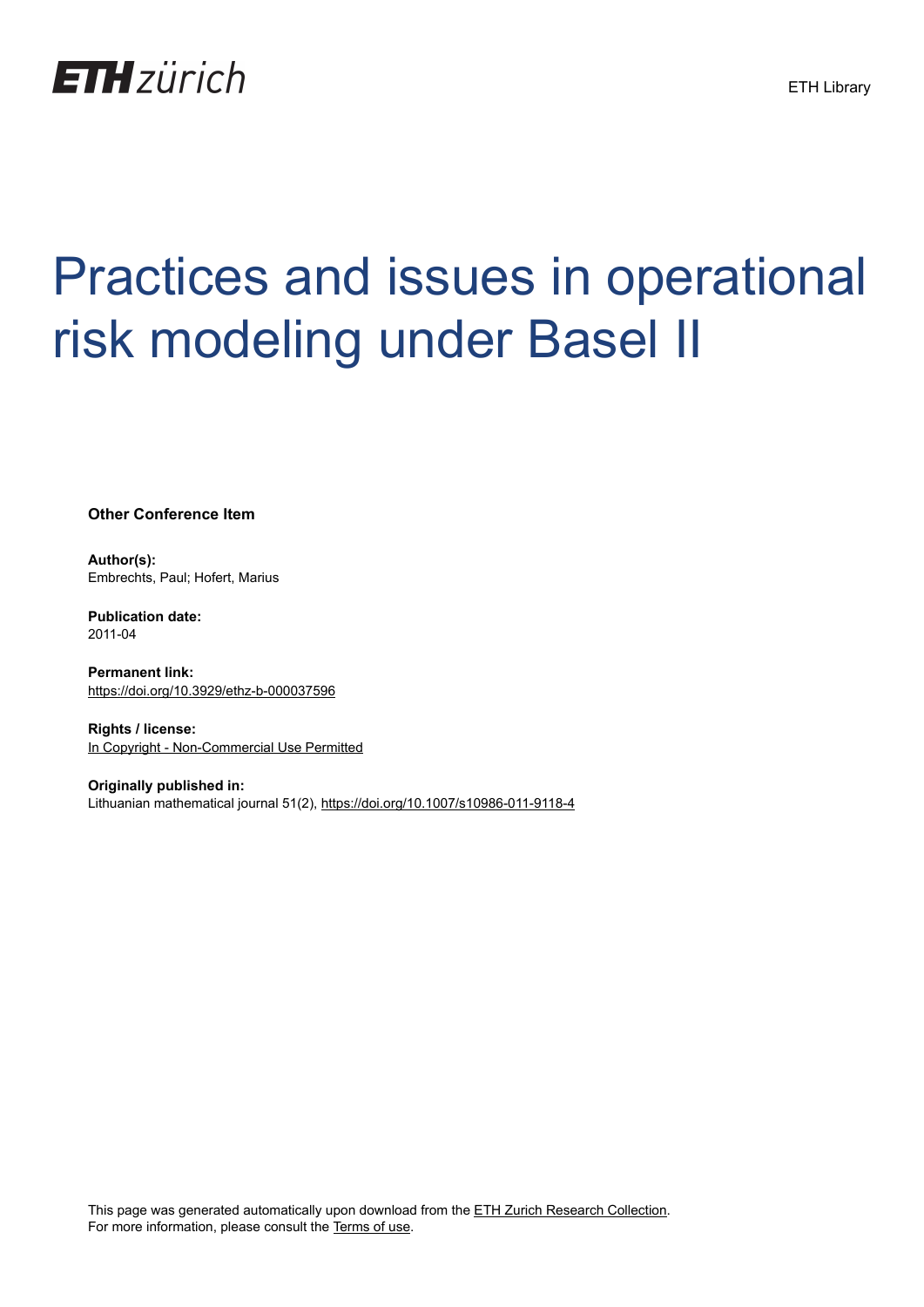# PRACTICES AND ISSUES IN OPERATIONAL RISK MODELING UNDER BASEL II

# Paul Embrechts and Marius Hofert<sup>1</sup>

RiskLab, Department of Mathematics, ETH Zurich, 8092 Zurich, Switzerland (e-mail: embrechts@math.ethz.ch; marius.hofert@math.ethz.ch)

Received December 9, 2010

Abstract. We provide an introduction and overview to operational risk modeling according to the Basel II legal documents and summarize observed practices and issues as well as suggested approaches for measuring and quantifying operational risk.

*MSC:* 91G99, 62P05

*Keywords:* operational risk modeling, Basel II, practices and issues

# 1 INTRODUCTION

The *Basel II framework* (Basel II), initially published in June 2004, is the second of the *Basel Accords* that provide recommendations on banking regulations. These accords are issued and updated by the *Basel Committee on Banking Supervision* (the Committee). Basel II consists of a three-pillar structure, the pillars being:

- (1) *Pillar I*: minimum capital requirements (requirements for the calculation of the regulatory capital for credit, operational, and market risk in order to ensure that a bank holds sufficient capital for these risks);
- (2) *Pillar II*: supervisory review process (supervisors should review bank's internal capital adequacy assessments, take appropriate actions to ensure that banks have adequate capital support, and encourage them to use good techniques for monitoring and managing their risks);
- (3) *Pillar III*: market discipline (transparency requirements that require banks to publicly provide the information needed by third parties to form an accurate view of their capital adequacy).

The main risk classes addressed in Basel II are

- (1) *credit risk* (also known as *default risk*): an investor's risk of loss arising from a borrower who fails to meet its obligations in accordance with agreed terms;
- (2) *operational risk*: the risk arising from execution of company's business functions;
- (3) *market risk*: the risk that a portfolio value will decrease due to the change in value of market risk factors.

0363-1672/11/5102-0180 © 2011 Springer Science+Business Media, Inc.

 $<sup>1</sup>$  The author (Willis Research Fellow) thanks Willis Re for financial support while this work was being completed.</sup>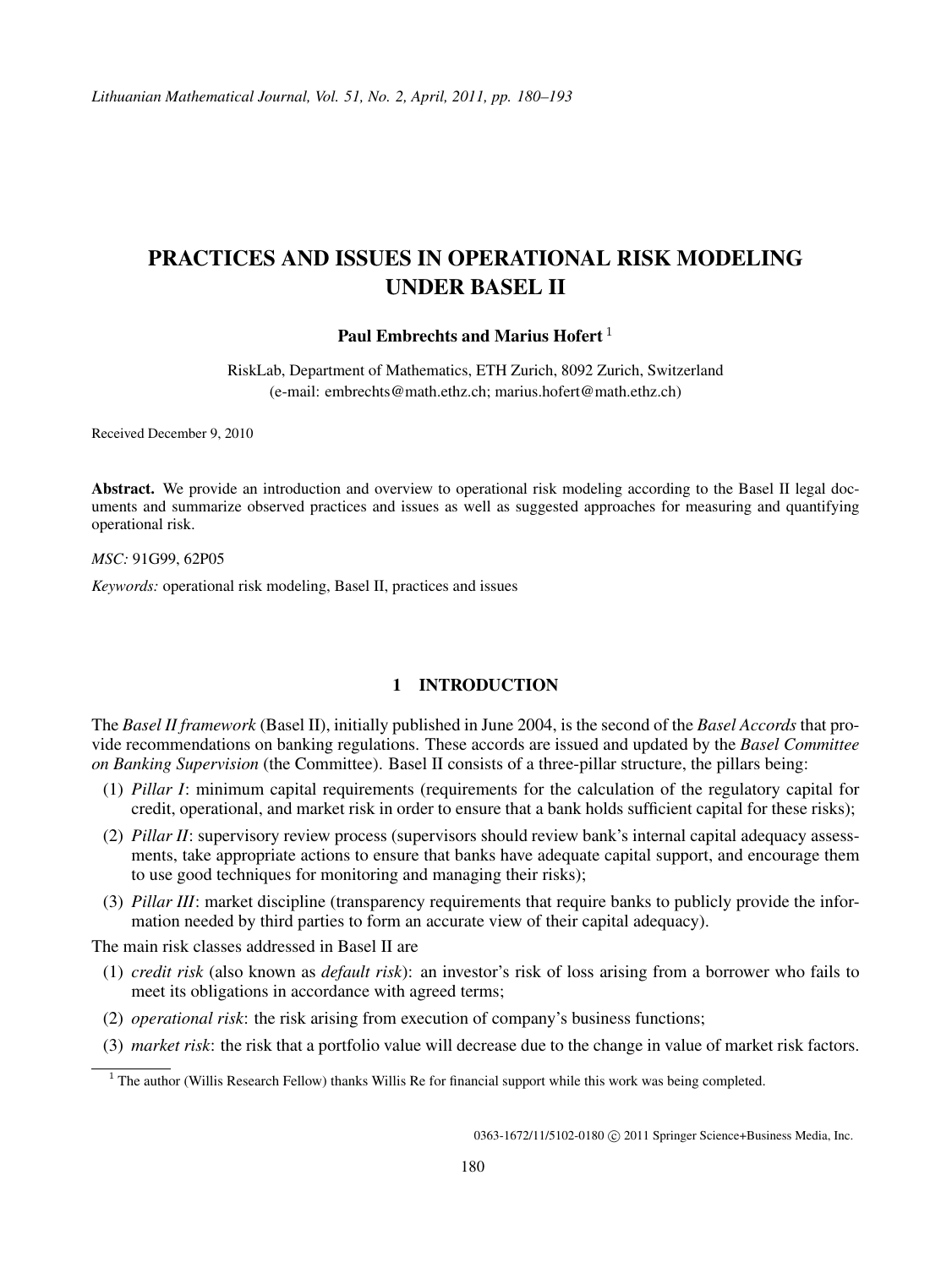In what follows, we consider operational risk under Pillar I and present common practices and issues about operational risk modeling. In order to adhere to the legal requirements, the information is mainly drawn from publications of the *Bank for International Settlements* (BIS), including the documents [1, 2, 4]. The article should therefore be viewed as a summary of important aspects of these documents. For scientific work addressing various mathematical issues on operational risk, see, e.g., [5, 6, 7, 8, 9, 10, 12], and references therein.

The article is organized as follows. Section 2 presents three approaches for operational risk modeling according to Basel II. Section 3 gives an overview over issues, observed range of practice, and supervisory observations according to the 2008 loss data collection exercise. Addressed are internal governance (Section 3.2), data issues (Section 3.3), and modeling and quantification issues (Section 3.4). Section 4 concludes.

# 2 OPERATIONAL RISK MODELING IN BASEL II

According to [1, p. 144], operational risk is defined as follows:

DEFINITION 1 [Operational risk]. *Operational risk* (OR) is the risk of a loss resulting from inadequate or failed internal processes, people and systems, or from external events. This definition includes legal risk but excludes strategic and reputational risk.

Basel II presents three approaches for calculating the OR capital required for a bank to hold in a one-year period. These are, in increasing order of sophistication, the basic indicator approach, the standardized approach, and the advanced measurement approach. In what follows, we give an overview over these approaches.

# 2.1 Basic indicator approach

Let t denote the time in years for which the risk capital charge is to be calculated,  $GI_{t-k}$  the annual gross income in year  $t-k$  (*gross income* is net interest income plus net noninterest income),  $N_t = \sum_{k=1}^{k-1} \mathbf{1}_{\{\text{GI}_{t-k}>0\}}$ the number of the previous three years for which the gross income is positive, and  $\alpha = 0.15$ . According to the *basic indicator approach* (BIA), the OR capital charge  $RC_t^{BIA}$  for year t is calculated via

$$
RC_t^{\text{BIA}} = \frac{\alpha}{N_t} \sum_{k=1}^{3} \max\{GI_{t-k}, 0\};
$$
\n(2.1)

see [1, p. 144]. This means that the OR capital for year t is the  $\alpha$ -fraction (set by the Committee) of the average over the previous three years of positive annual gross income. It is not defined in case the annual gross incomes in the three years previous to  $t$  are nonpositive.

#### 2.2 Standardized approach

The standardized approach requires the bank's activities to be partitioned into eight *business lines* which are corporate finance, trading and sales, retail banking, commercial banking, payment and settlement, agency services, asset management, and retail brokerage. The gross income of the bank's activities have to be mapped into one of these eight business lines, and unless another mapping process (transparent to third parties; approved by the board of directors; independently reviewed) is developed, the bank has to use the business line yielding the highest charge. The OR capital charge according to the *standardized approach* (SA) is then calculated via

$$
RC_t^{SA} = \frac{1}{3} \sum_{k=1}^{3} \max \left\{ \sum_{b=1}^{8} \beta_b G I_{t-k}^b, 0 \right\},
$$
 (2.2)

where  $GI_{t-k}^b$  is the annual gross income in year  $t - k$  in business line b, and where  $(\beta_1, \dots, \beta_8) = (0.18, 0.18, 0.18, 0.18, 0.18, 0.18, 0.18, 0.18, 0.18, 0.18, 0.18, 0.18, 0.18, 0.18, 0.18, 0.18, 0.18, 0.18, 0.18, 0.18$  $0.12, 0.15, 0.18, 0.15, 0.12, 0.12)$  are weights (set by the Committee) of the different business lines in the order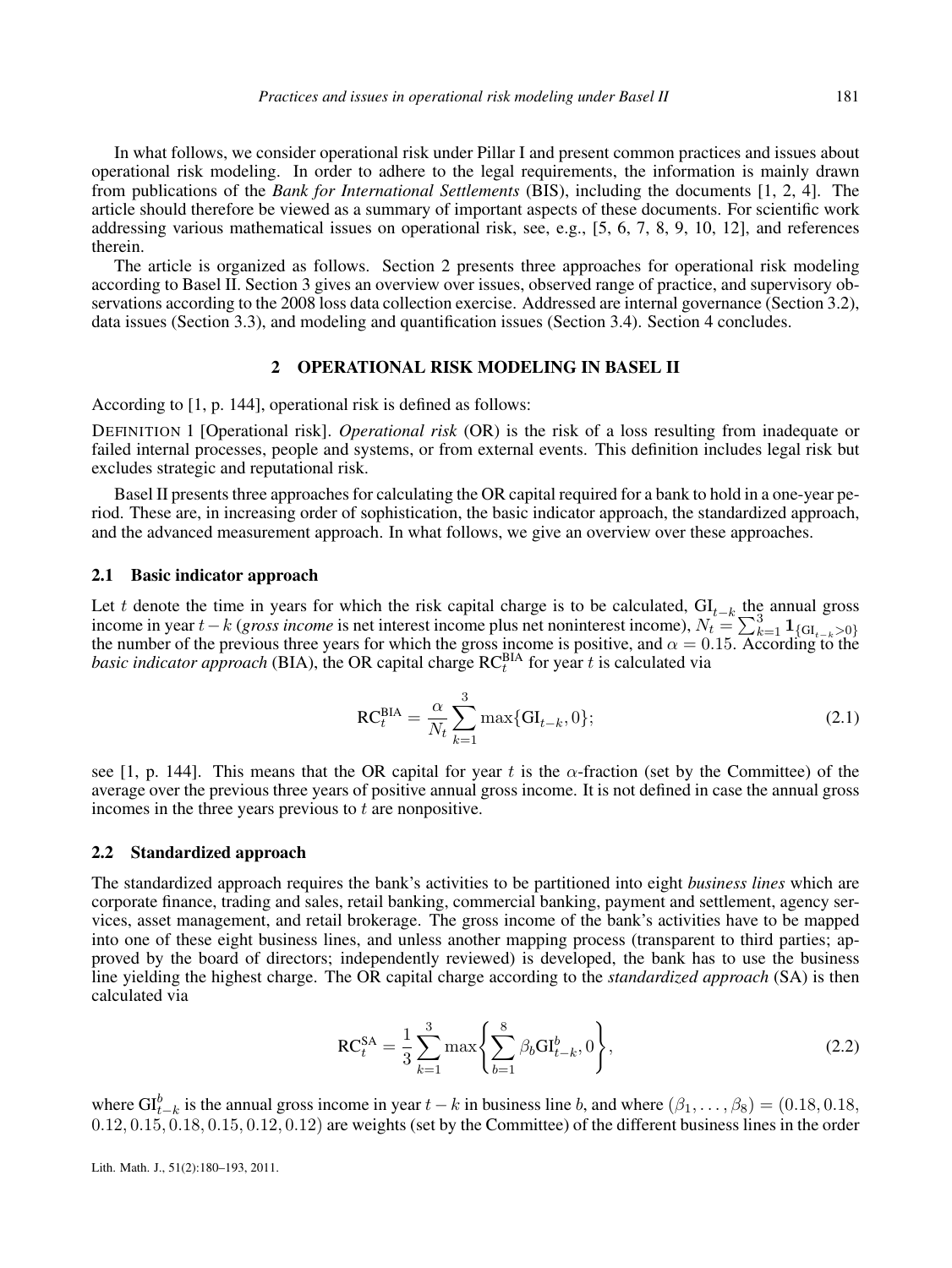given before (see [1, p. 147]). Note that  $\sum_{b=1}^{8} \beta_b = 1.2 = 8\alpha$ . The idea behind this approach is that gross income serves as a proxy for the scale of business operations and thus the likely scale of OR exposure within each business line. The capital charge for each business line  $b, b \in \{1, \ldots, 8\}$ , is then determined as the  $\beta_b$ -fraction of the gross income in that business line. Note that (2.2) implies that, in any year, negative capital charges in a business line may offset positive capital charges in other business lines.

For using the SA as opposed to the BIA for determining the OR capital charge, a bank must satisfy its supervisor the following general criteria to be fulfilled (see [1, p. 148]).

#### General criteria

- (1) The board of directors and senior management must be actively involved in the OR management framework;
- (2) The bank must have a conceptually sound OR management system which is implemented with integrity;
- (3) The bank must have sufficient resources in the major business lines and in control and audit areas;
- (4) The bank must have documented criteria for mapping gross income for their business lines and activities into the framework of the SA.

If the bank is internationally active, then the following additional criteria must be met (see [1, p. 149] for more details).

#### Additional criteria

- (1) Responsibilities within the OR management system must be assigned to an OR management function;
- (2) The bank must systematically track relevant OR data by business line;
- (3) OR exposures must be regularly reported to business unit management, senior management, and to the board of directors. Further, the bank must have procedures in place for taking appropriate actions;
- (4) The OR management system must be well documented;
- (5) The OR management processes must be subject to validation and regular independent review;
- (6) The OR assessment system must be regularly reviewed by external auditors or supervisors.

*Remark 1*. An interesting question is how much the risk capital charges  $RC_t^{BIA}$  and  $RC_t^{SA}$  might differ. To see this, consider the following.

(1) First, assume that  $GI_{t-k}^b = \frac{1}{8}GI_{t-k}$  for  $b \in \{1, ..., 8\}$ , which means that the annual gross income in year  $t - k$  is evenly spread over the eight business lines. Then

$$
\max\left\{\sum_{b=1}^8 \beta_b \mathbf{G} \mathbf{I}_{t-k}^b, 0\right\} = \max\left\{\mathbf{G} \mathbf{I}_{t-k} \frac{1}{8} \sum_{b=1}^8 \beta_b, 0\right\} = \alpha \max\{\mathbf{G} \mathbf{I}_{t-k}, 0\},\
$$

so that

$$
RC_t^{SA} = \frac{N_t}{3} RC_t^{BIA}.
$$

If  $GI_{t-k} > 0$  for  $k \in \{1, 2, 3\}$ , then  $RC_{t}^{SA} = RC_{t}^{BIA}$ . However, if  $GI_{t-k}$  is only positive for precisely one  $k \in \{1, 2, 3\}$ , then  $RC_t^{SA} = \frac{1}{3} RC_t^{BIA}$ , which is a large difference in the capital charges. In particular,  $RC_t^{SA}$  can be smaller than  $RC_t^{BIA}$  in this setup.

(2) Even if  $GI_{t-k}^b > 0$  for all  $k \in \{1, 2, 3\}$ ,  $b \in \{1, ..., 8\}$ , and thus  $GI_{t-k} > 0$  for  $k \in \{1, 2, 3\}$ , the two approaches for calculating the risk capital charge can differ, and it is not clear which leads to the hi charge. To see this, note that

$$
\frac{\text{RC}_{t}^{\text{SA}}}{\text{RC}_{t}^{\text{BIA}}} = \frac{N_{t}}{3\alpha} \frac{\sum_{k=1}^{3} \max\{\sum_{b=1}^{8} \beta_{b} \text{GI}_{t-k}^{b}, 0\}}{\sum_{k=1}^{3} \max\{\text{GI}_{t-k}, 0\}} = \frac{1}{\alpha} \sum_{b=1}^{8} \beta_{b} \frac{\sum_{k=1}^{3} \text{GI}_{t-k}^{b}}{\sum_{k=1}^{3} \text{GI}_{t-k}},
$$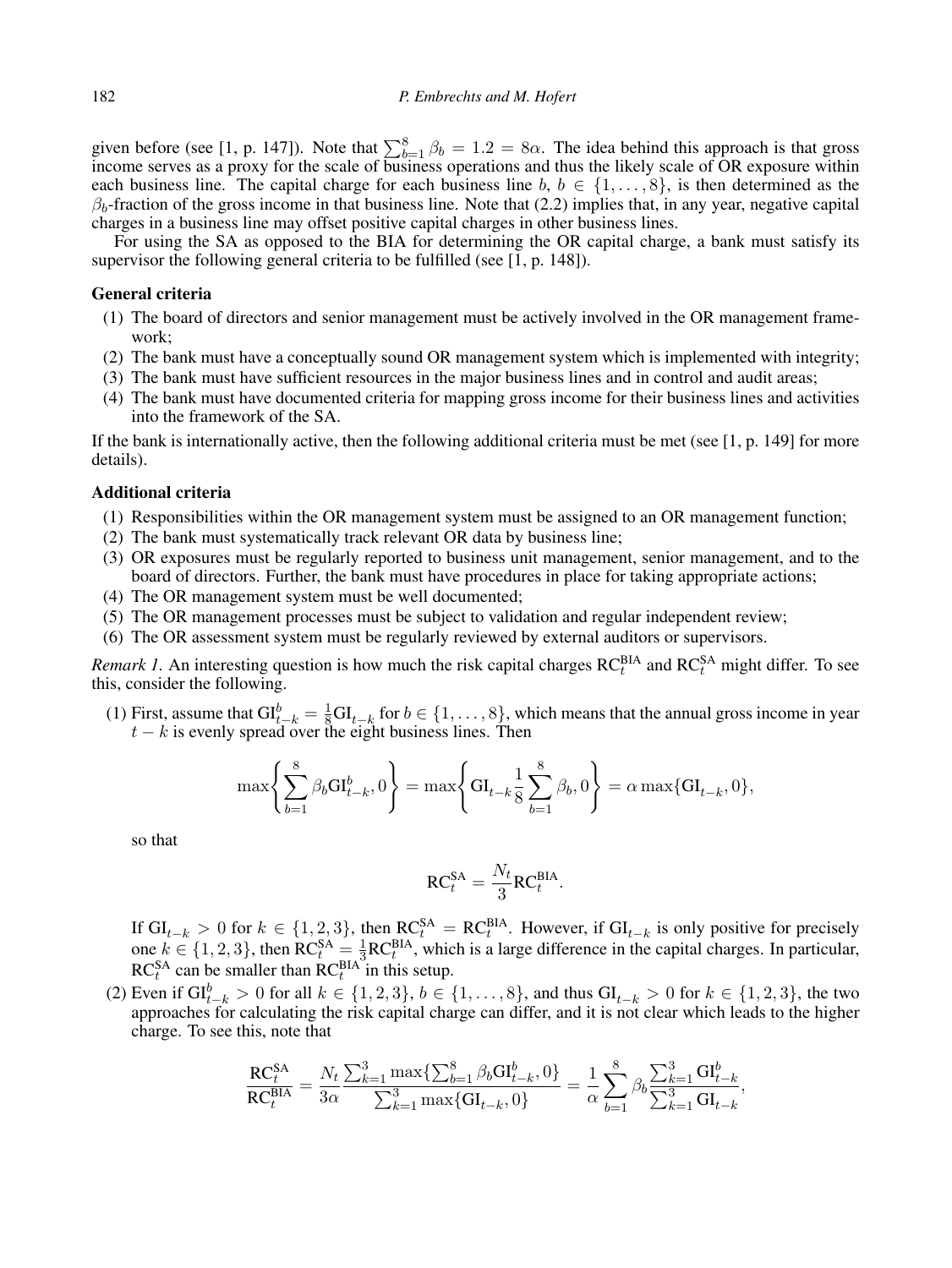so that

$$
RC_t^{SA} = 0.8RC_t^{BIA} \text{ (i.e., } RC_t^{SA} < RC_t^{BIA}) \quad \text{if, e.g., } GL_{t-k}^b = GL_{t-k} \mathbf{1}_{\{b=1\}},
$$
  

$$
RC_t^{SA} = 1.2RC_t^{BIA} \text{ (i.e., } RC_t^{SA} > RC_t^{BIA}) \quad \text{if, e.g., } GL_{t-k}^b = GL_{t-k} \mathbf{1}_{\{b=3\}}.
$$

Therefore, we see that the two approaches can differ by (plus or minus) 20% in this case, depending on the allocation of the annual gross income to the different business lines.

# 2.3 Advanced measurement approach

Under an *advanced measurement approach* (AMA), the risk capital charge equals a certain risk measure generated by the bank's internal OR measurement system. Basel II intentionally provides banks with a significant degree of flexibility under this approach, to encourage growth in the discipline. For using an AMA as opposed to the SA, a bank must satisfy at least the general criteria for the latter, as well as the following qualitative and quantitative criteria, see [1, p. 150].

# Qualitative criteria

- (1) The bank must have an independent OR management function that is responsible for the design and implementation of the OR management framework;
- (2) The internal OR measurement system must be integrated into the day-to-day risk management processes. The bank must have techniques for allocating OR capital to major business lines;
- (3) Points (3)–(6) of the additional criteria for the SA have to be satisfied;
- (4) The validation of the OR measurement system by external auditors or supervisory authorities must ensure that the internal validation processes are operating correctly and that the risk-measurement system is transparent.

#### Quantitative criteria

- (1) The bank must be able to demonstrate that its approach captures potentially severe tail-loss events. Further, it must demonstrate that its chosen OR measure meets a soundness standard comparable to the internal ratings-based approach for credit risk (one year holding period, 0.999-quantile);
- (2) Banks must have and maintain rigorous procedures for OR model development and validation;
- (3) Any internal OR measurement system must be consistent with the scope of operational risk as given in Definition 1 and the following seven *event types* (see [1, p. 305]): Internal fraud; external fraud; employment practices and workplace security; clients, products, and business practices; damage to physical assets; business disruption and system failures; execution, delivery, and process management;
- (4) The bank is required to calculate its regulatory capital charge as the sum of *expected loss* (i.e., the mean of the loss distribution) and *unexpected loss* (i.e., the difference Value-at-Risk (VaR) minus expected loss);
- (5) The risk measurement system must be sufficiently granular to capture the major drivers of OR;
- (6) Risk measures for different OR estimates must be added for calculating the minimum capital requirement. The bank may, however, use internally determined correlations of OR losses, provided that they are determined with sound methods, implemented with integrity, take into account the uncertainty of the correlation estimates, and that correlation assumptions are validated using quantitative and qualitative techniques:
- (7) Any OR measurement system must use the *four data elements* internal data, relevant external data, scenario analysis, and business environment and internal control factors. Further, the bank needs to have a credible, transparent, well-documented, and verifiable approach for weighting these elements.

Note that an AMA is subject to a period of initial monitoring by the supervisor before it can be used for regulatory purposes. Further, supervisors expect that banks following this approach will continue efforts to develop increasingly risk-sensitive OR allocation techniques. An AMA may also incorporate risk mitigation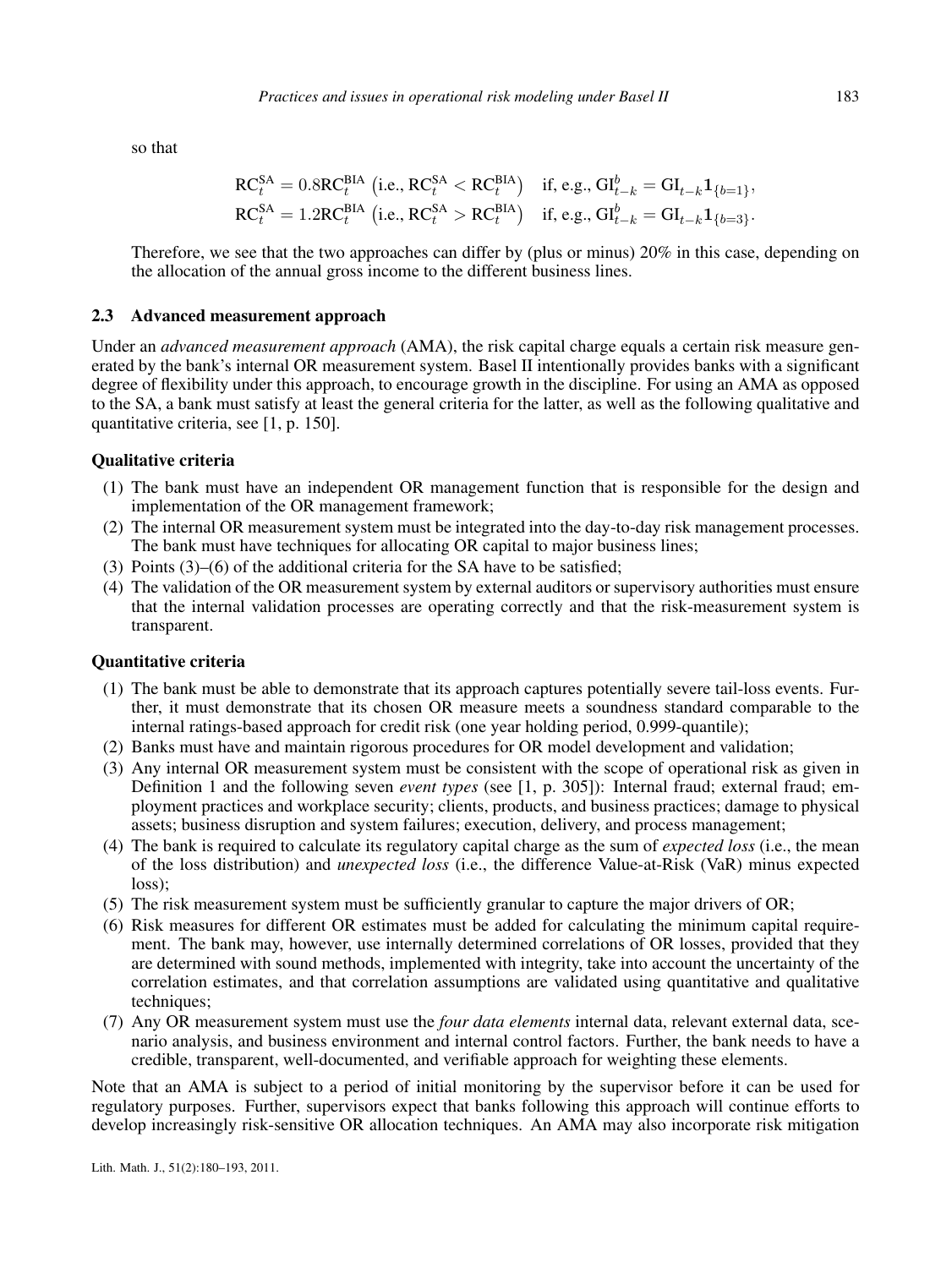in form of insurances (see [1, p. 155]). Also note that under certain conditions (see [1, p. 156]), an AMA can be used for some parts of the bank's operations, and the BIA or SA for the other parts.

In what follows, we briefly describe requirements of an AMA for the four data elements on which any OR measurement system following an AMA must be based.

# Internal data

Under an AMA, a bank must have documented procedures for assessing the ongoing relevance of historical loss data, e.g., for scaling historical data, and about who is authorized to make the corresponding decisions. Riskmeasure estimates based on internal-loss data must be calculated with a minimum of five years of historical observations (three years if the bank first moves to an AMA). Further, the bank's internal loss-collection processes must satisfy the following criteria:

- (1) A bank must be able to map its historical internal loss data into the aforementioned eight business lines and seven event types and to provide these data to supervisors. The allocation criteria must be documented and objective;
- (2) The internal loss data must be comprehensive in that it captures all material activities and exposures. There must be an appropriate minimum gross loss threshold for internal loss data collection, e.g., 10 000 EUR;
- (3) Aside from gross loss amounts, the bank should collect information about the date of the event, recoveries of gross loss amount, and descriptive information about the drivers of the event;
- (4) A bank must develop criteria for assigning loss data from an event in a centralized function (e.g., information technology department) or events in time to the eight-by-seven matrix of business lines and event types;
- (5) OR losses historically included in the bank's credit risk database are treated as credit risk for the purpose of calculating the minimum capital requirement. However, banks must identify these losses for internal OR management. For the purpose of calculating the minimum capital requirement, OR losses related to market risk are treated as OR losses.

#### Relevant external data

External loss data comprises operational risk losses experienced by third parties. It can offset the paucity of internal operational risk loss data in areas where a bank has a potential risk but has not experienced significant losses (forward-looking perspective). However, external data alone is unlikely to cover the full scope of operational risk of a bank.

The bank's OR management system must use relevant external data in the form of loss amounts, information on the scale of business operations, and information on the causes and circumstances of the loss events. Further, a bank must have a systematic process for determining the situations which require external data and the methodologies used to incorporate the data.

#### Scenario analysis

The bank must use scenario analysis of expert opinion in conjunction with external data to evaluate its exposure to high-severity events (e.g., the experts assessments could be expressed as parameters of a loss distribution). Scenario analysis should also be used to assess the impact of deviations from the correlation assumptions embedded in the bank's OR measurement framework, in particular, to evaluate potential losses arising from simultaneous OR loss events.

# Business environment and internal control factors

A bank must capture key *business environment and internal control factors* (BEICFs) that can change its OR profile. These factors, reflecting the business environment and internal control systems, make a bank's risk assessment more forward-looking. The following standards must be met:

(1) Each factor should be a meaningful driver of risk, based on experience and expert judgment. The factors should be translatable to quantitative measures;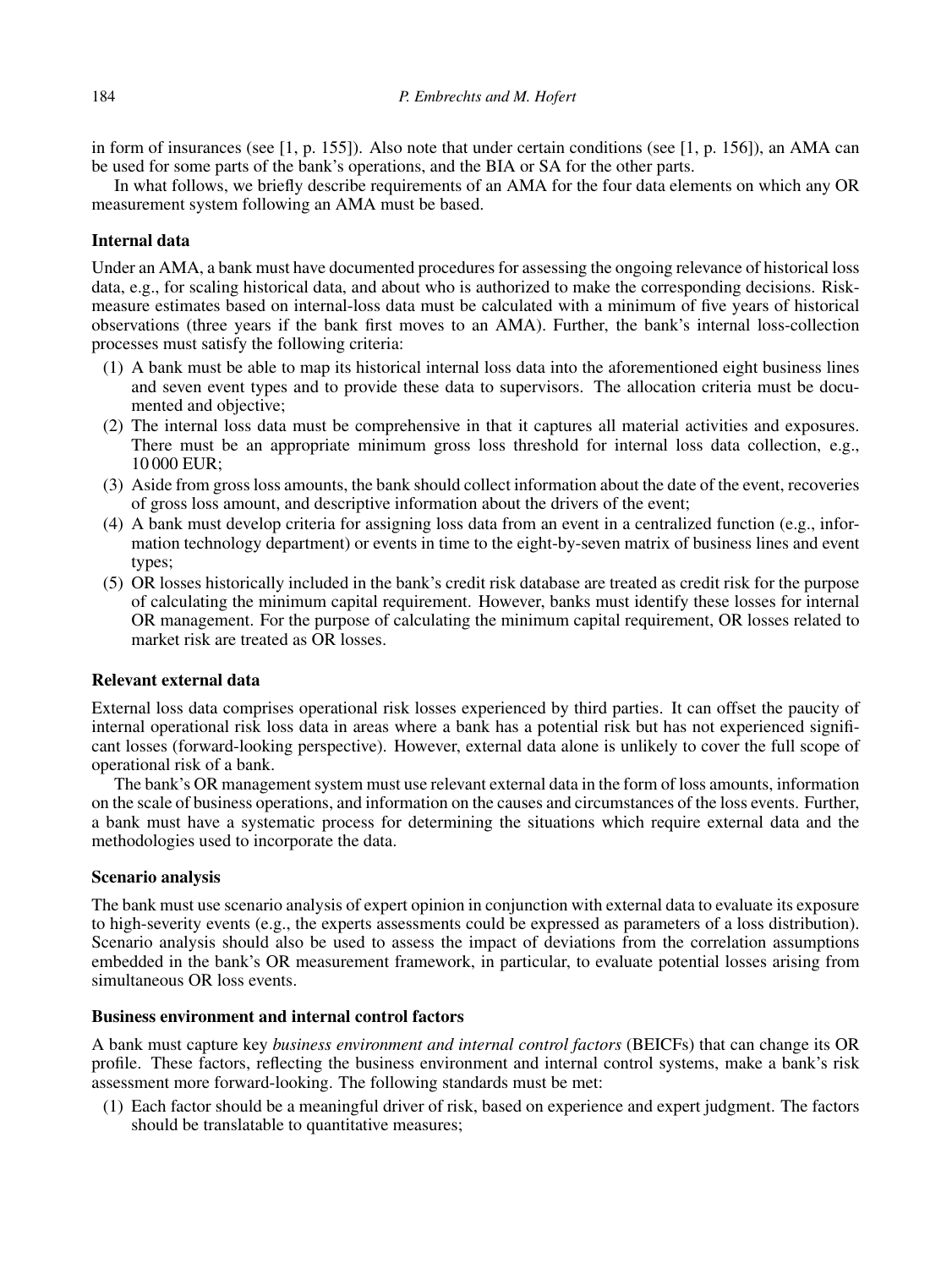- (2) The sensitivity of the risk estimated to changes in the factors and to the relative weighting of the factors needs to be well reasoned;
- (3) The use of the factors in a bank's risk measurement framework must be documented and subject to independent review;
- (4) Over time, the processes and outcomes need to be compared to actual internal loss experience and relevant external data, and appropriate adjustments have to be made.

#### Loss distribution approach

From a technical point of view, an AMA is commonly realized via the so-called *loss distribution approach* (LDA). A skeletal version of this approach can be described as follows. Note that the number of business lines and event types may vary for different banks, and they often depend on the available data.

We assume as given the historical loss data which we interpret as realizations of random variables

$$
\{X_{t-k,i}^{b,l}: k \in \{1,\ldots,T\}, b \in \{1,\ldots,8\}, l \in \{1,\ldots,7\}, i \in \{1,\ldots,N_{t-k}^{b,l}\}\},\
$$

where  $t$  is the year for which we would like to find the OR capital charge,  $T$  denotes the number of years for which historical data is considered, and  $X_{t-k,i}^{b,l}$  denotes the *i*th of the  $N_{t-k}^{b,l}$  (usually nonnegative) losses affecting business line *b* and event type *l* in year  $t - k$ . The total historical loss amount fo event type l in year  $t - k$  can therefore be modeled via the compound sum

$$
L_{t-k}^{b,l} = \sum_{i=1}^{N_{t-k}^{b,l}} X_{t-k,i}^{b,l}.
$$

The total historical loss amount in year  $t - k$  is then

$$
L_{t-k} = \sum_{b=1}^{8} \sum_{l=1}^{7} \sum_{i=1}^{N_{t-k}^{b,l}} X_{t-k,i}^{b,l}, \quad k \in \{1, \dots, T\}.
$$

Based on the historical data, the goal is to estimate the distribution of the total loss  $L_t$  in year t and to calculate the chosen risk measure  $\rho_{\alpha}$  for the estimated distribution at the  $\alpha$ -quantile (typically,  $\alpha = 0.999$ ), i.e., to calculate

$$
RC_t^{AMA} = \rho_\alpha(L_t). \tag{2.3}
$$

Since this problem is typically hard to solve as the distribution of  $L_t$  is generally unknown, one often aggregates risk measures computed for losses affecting certain business lines and event types for which enough information about the underlying distribution is available (note that this implies having enough data available to check distributional assumptions for the losses). In particular, one often aggregates risk measures computed for losses aggregated over event types for fixed business lines, i.e., one uses

$$
RC_t^{AMA} = \sum_{b=1}^{8} \rho_\alpha (L_t^b), \qquad (2.4)
$$

where  $L_t^b$  is the loss in business line b in year t, estimated from  $L_{t-k}^b = \sum_{i=1}^7$  $\sum_{l=1}^{7} \sum_{i=1}^{N_{t-k}^{b,l}} X_{t-k,i}^{b,l}$ . It is important to know that, in general, (2.4) does not provide an upper bound for (2.3) unless  $\rho_{\alpha}$  is a *coherent* risk measure (see, e.g., [11, p. 240]). Note that VaR is not coherent. Further note that if  $\rho_{\alpha}$  is VaR and the total loss amounts  $L_t^b$ ,  $b \in \{1, \ldots, 8\}$ , are comonotonic (i.e., perfectly positive dependent), then (2.4) and (2.3) coincide (see [11, p. 250]).

Lith. Math. J., 51(2):180–193, 2011.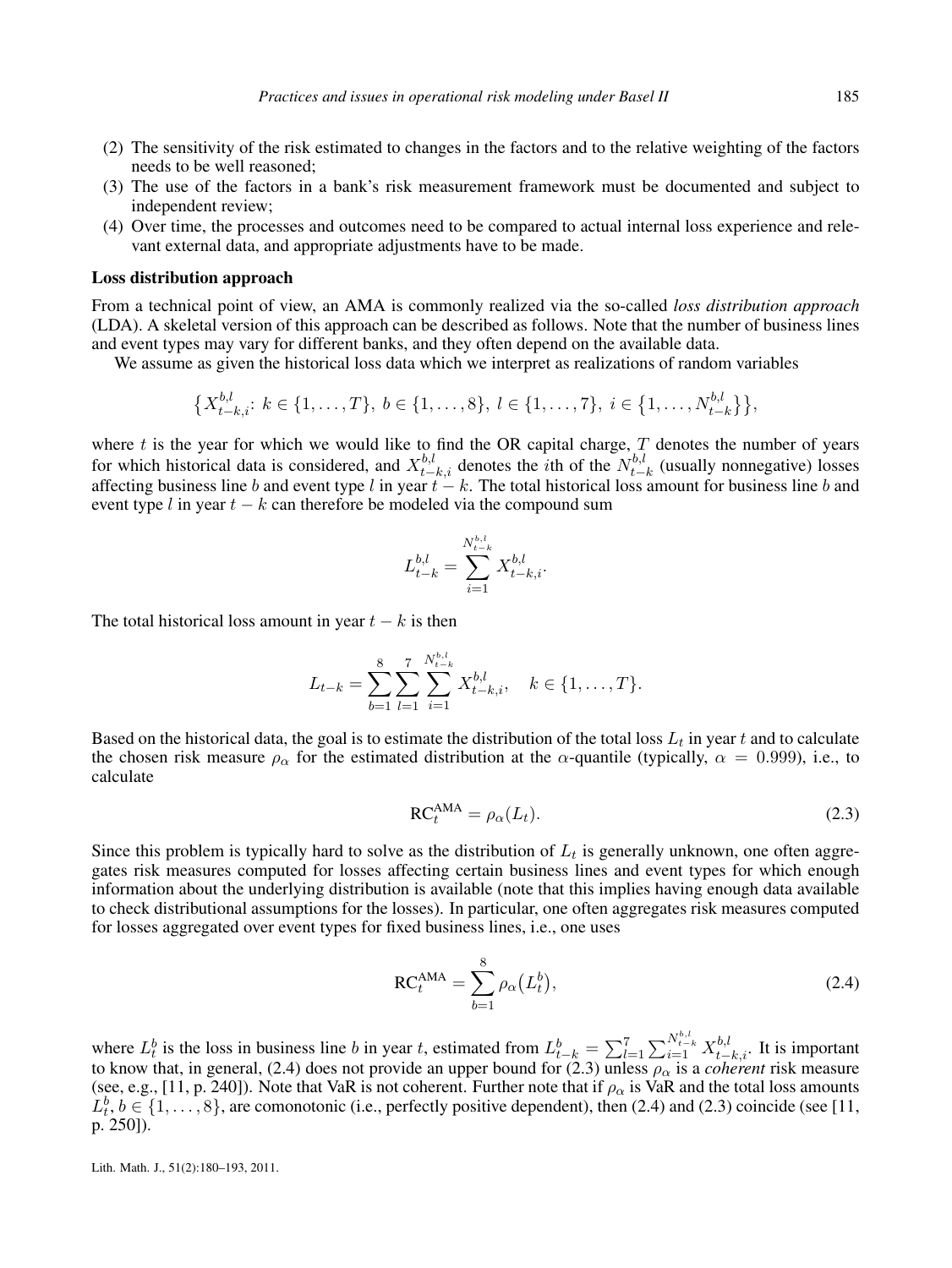#### 3 ISSUES, OBSERVED RANGE OF PRACTICE, AND SUPERVISORY OBSERVATIONS

The main duty of the *Standards Implementation Group's OR Subgroup* (SIGOR) is to consider the practical challenges arising from the development, implementation, and maintenance of an OR management and measurement framework under Basel II. After the Quantitative Impact Study (internal data from 30 banks over the period 1998–2000) and the second Loss Data Collection Exercise (internal data from 89 banks in 2001), the *2008 Loss Data Collection Exercise* (2008 LDCE) conducted by the SIGOR is the third international data collection effort for operational risk. It is the first to collect information on all four data elements of an AMA. In this section, we summarize issues, observed range of practice, and supervisory observations of the 2008 LDCE mainly described in the documents [2] and [4]. We believe that such information can be particularly useful for modeling purposes of OR, e.g., for justifying model assumptions and also identifying issues of such. If given percentages do not add to one hundred, then participants were allowed to provide multiple answers. Note that results depending on geographical differences are not specifically addressed in this overview.

# 3.1 The 2008 loss data collection exercise

The 2008 LDCE consists of three parts. The first part consists of templates for submission of internal loss data (minimum of three years; before the recent financial crisis; collected information for each loss event: date of occurrence, date of impact, date of discovery, business line and event type, gross loss amount, gross loss amount net of non-insurance recoveries, and the amount of any insurance recoveries) and scenario analysis data (individual scenarios specified by frequency and severity; interval scenarios specified by frequency and severity ranges; percentile scenarios specified by severity for certain percentiles of a loss distribution) along with questions to provide information on the underlying processes. The second part requested information on exposure indicators (including consolidated assets, consolidated gross income, consolidated Tier 1 capital, and line gross income; used to scale certain results to facilitate comparisons across institutions) and capital estimates. The final part contains range of practice questions regarding operational risk modeling, external loss data, and BEICFs. The main goals of the 2008 LDCE are to provide consistency in the implementation of Basel II and the opportunity for banks to compare and improve their operational risk management.

There are 121 participating banks, 20 of which follow the BIA, 51 the SA, and 42 an AMA. In general, operational risk capital for non-AMA banks is higher than for AMA banks (regardless of the exposure indicator used for scaling), whereas AMA banks have a (three times) higher frequency and (six times) higher severity of large losses. For the typical AMA bank (by *typical bank*, the median of all investigated banks is meant), the ratio of operational risk capital to gross income (10.8%) is significantly below the  $\alpha$  (15%) of the BIA and also below the range of  $\beta$ 's (12–18%) of the SA. Also, the amount of capital relative to the frequency of large losses is generally higher for non-AMA banks than for AMA banks.

Concerning internal loss data, a total of 10.6M internal losses with an overall loss amount of 59.6B EUR was submitted. The typical bank experienced 0.82 losses per year of 20 000 EUR or more for each B EUR in consolidated assets. The total loss amount for the typical bank for losses exceeding 20 000 EUR was 155 555 EUR per year for each B EUR in consolidated assets. The typical bank reported insurance recoveries for 2.1% of losses. However, for those losses with an insurance recovery, the reported recovery rate was 74.6%. The largest number of losses (55.8%) occurred in Retail Banking, followed by Retail Brokerage with 10.3%. By event type, the highest frequencies were related to Execution, Delivery, and Process Management (30.6%) and External Fraud (26.3%). Concerning severity, the largest amount of losses (91.3%) at the typical bank are less than 20 000 EUR. The largest severity bucket (losses of 100M EUR or more) accounts for only 0.02% of the total number of losses at the typical bank. However, the losses in this bucket account for 41.79% of the total gross loss amount. The business line with the highest annual loss amount was Retail Banking (32%), followed by Corporate Finance (28%), and the event type with the highest annual loss amount was Clients, Products, and Business Practices (52.4%), followed by Execution, Delivery, and Process Management (24.9%).

For external loss data, the main sources are vendors (71%), industry consortia (48%), or databases of public sources (e.g., newspapers and journals) (33%).

Concerning scenario analysis, 65 of the 121 LDCE participants submitted a total number of 9687 scenarios. The median number of scenarios is 115 with significant variation in both the number and size of scenarios used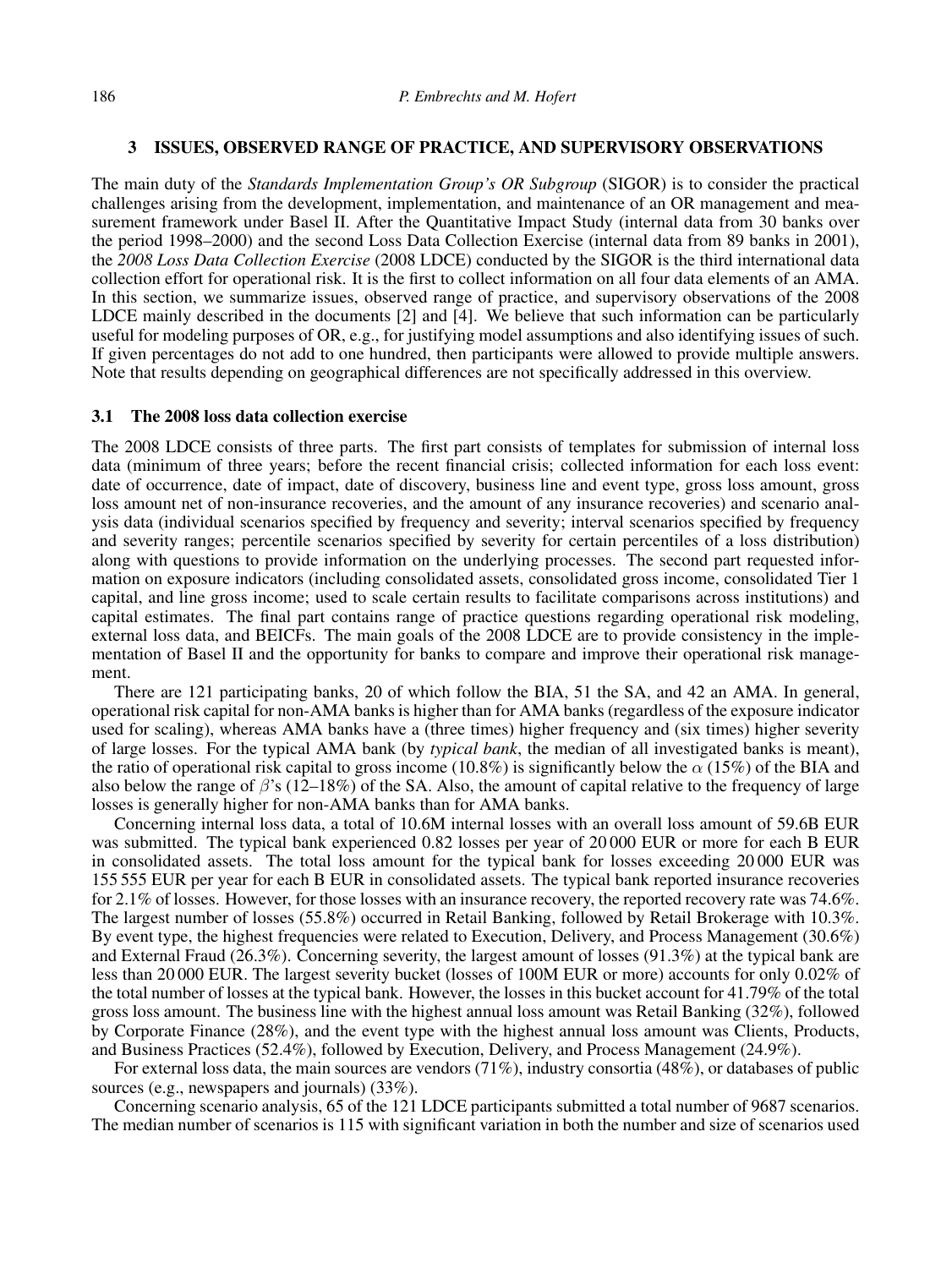by different banks. The expected annual frequency of losses exceeding 88M EUR for the typical bank was 1-in-100 years, and the expected annual frequency of losses exceeding 194M EUR was 1-in-1000 years. The typical bank has the largest proportion of scenarios in the "unallocated business line" (36%), which includes group-wide scenarios, and in Retail Banking (28%). By event type, the typical bank has the highest proportion of scenarios related to Execution, Delivery, and Process Management (29%) and Clients, Products, and Business Practices (20%). For generating scenarios, the individual approach (one severity estimate linked with probabilities for each scenario) is the most commonly used approach (52%), 28% use the percentile approach (severity estimates for specific percentiles of the loss distribution), and 20% the interval approach (frequency estimates for a series of distinct severity ranges).

# 3.2 Internal governance

According to the SIGOR, the governance structure commonly adopted by participants in the 2008 LDCE relies on three lines of defense: business line management, independent corporate OR function, and independent review and validation. On the first line of defense, governance recognizes that business units are responsible for identifying and managing their risks. The second line of defense is typically a *corporate OR function* (CORF) which has a reporting structure independent of the risk-generating business lines and is responsible for the design, maintenance, and ongoing development of the AMA framework within the bank. The third line of defense is an independent and periodic review and validation of the AMA framework to ensure that the risk measurement approach used by the bank is sufficiently robust and provides appropriate transparency.

# Independent internal and external challenge

The independent internal and external challenge of the OR management and measurement function required by Basel II has two main components, review of the OR management processes and validation of the model used within an AMA.

The 2008 LDCE questionnaire collected data about how challenge functions are used to review the four data elements to maintain their integrity. Concerning internal loss data, review by a risk control function, review by internal and external audit, and comparisons with other data elements are the three primary challenge functions. For external loss data, it is mainly review by a risk control function. For scenario analysis, the four challenge functions, review by a risk control function, review by internal and external audit, comparisons by experts, and comparisons with other data elements, are applied. Challenge functions are not used as extensively to maintain the integrity of BEICFs as they are for the other three data elements.

As supervisors observe, OR control functions are found within a CORF or the business lines that are also responsible for the collection of internal and external loss data or that participate in the scenario development. It is important that the challenge functions of a CORF are appropriate. Further, additional challenge functions, like independent verification and validation of the four data elements, are also needed. The SIGOR mentions that there should be a greater use of external data and an implementation of strong challenge functions when using external data, e.g., how external events are selected and how they are excluded from consideration. Further, supervisors expect more active internal and external audit involvement in the review of a bank's use of BEICFs.

# Scenario analysis

Scenario analysis is a process by which banks consider the impact of extreme but plausible events on their operations. As such, it can provide a forward-looking method for capturing tail events that may not have occurred in the bank's loss history. Scenario analysis is important for estimating a bank's OR exposure and for creating more effective OR management processes. It may also be used to supplement the lack of internal or appropriate external data. However, dependence on the skill and expertise of participants makes scenario analysis subjective in nature. An improperly structured scenario analysis process that does not have appropriate challenge functions or that does not consider potential biases exposes a bank to significant governance risks.

The development of scenarios may vary in many respects, including the rigor in which they are developed, the comprehensiveness of scenario workshops, the choice of the distribution for scenario losses, and how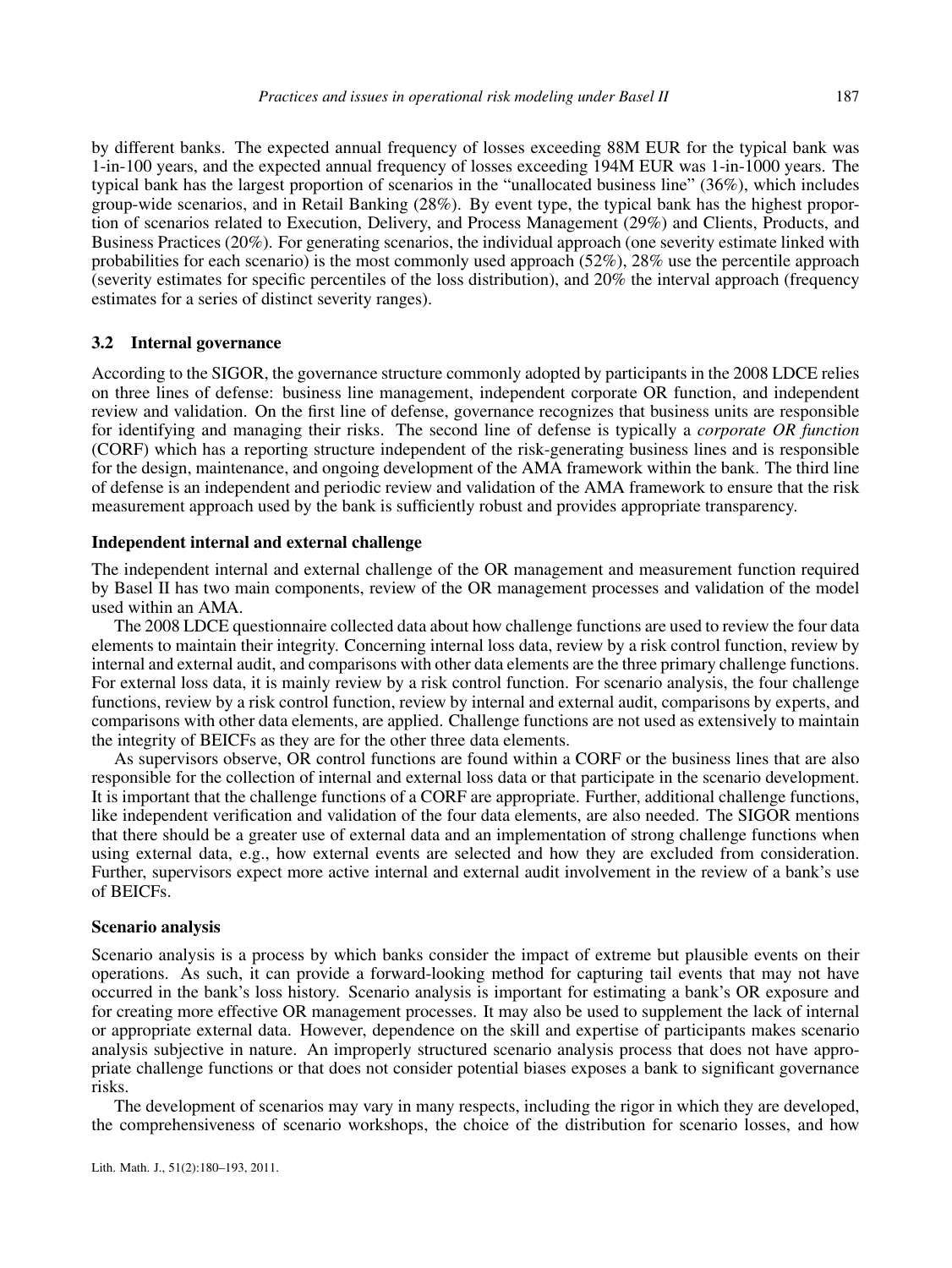scenarios are updated. As observed practices in the 2008 LDCE, banks mainly use workshops or individual meetings to gather scenario data. Sometimes, also questionnaires are used. As inputs, nearly all banks use internal and external loss data. Often, also financial indicators are used. The scenarios are developed both group-wide and specific to subgroups of a business line.

Supervisors observe a lack of consistent controls to address scenario bias. Banks need to further develop scenario analysis governance and standards for their generation and use. Concerning stress testing and scenario selection, see also [3].

# Business environment and internal control factors

BEICFs are indicators of a bank's OR profile that reflect underlying business risk factors and the effectiveness of the internal control environment. Like scenario analysis, they provide a forward-looking element to an AMA by considering business environment indicators (e.g., the rate of growth, employee turnover, and new product introductions) and internal control factors (e.g., findings from the challenge process, internal audit results, and system downtime). As one of the four data elements of an AMA, BEICFs should be incorporated into the OR measurement process. However, this is more complicated than for the other three data elements, as they are typically not measured by loss amounts. BEICFs often rely on more subjective procedures that make validation of BEICFs more difficult.

The most commonly used BEICFs tools are risk and control self-assessments, audit results, and key risk and performance indicators. Although all banks following an AMA use some type of BEICFs for risk quantification and management, challenges remain in substantiating how banks quantify the impact of BEICFs on the capital calculation. Supervisory issues are therefore the identification of meaningful BEICFs, the most effective means to quantify BEICFs, and ways to incorporate BEICFs into an AMA model.

# 3.3 Data issues

# Date of occurrence of internal legal event losses

OR losses arising from legal events are often not identified until months after the date of their occurrence. Therefore, the question arises about the date that a bank should assign such losses within its internal loss database (e.g., date of occurrence, date of discovery, date of accounting, date of agreement or settlement). Choices of this date are not specified by Basel II. However, this can have a significant impact on the assessment of a bank's OR profile. The SIGOR therefore encourages less variation on how legal settlements are treated and recorded as OR loss events.

According to the 2008 LDCE, 38% of the banks enter legal events into their internal loss database at the date of discovery, 29% upon establishing a legal reserve. The corresponding loss amounts are typically entered afterwards. Moreover, there is a wide range of practice when losses from legal events are used as a direct input into the capital quantification model (e.g., date of establishing a legal reserve, date of discovery, settlement date, accounting date).

Given the time lag between initiation of a legal case and its conclusion, supervisors believe using the date when a legal reserve is established adds consistency and better reflects the bank's OR profile.

#### Allocation of internal losses across business lines and event types

An individual OR event can lead to losses in multiple business lines, and losses arising from a single event can sometimes span multiple event types. Therefore, the question arises how banks should treat these losses for risk measurement purposes and how they should be included in the bank's internal loss database.

According to the 2008 LDCE, 36% of the banks allocate internal losses affecting multiple business lines on a pro rata basis and 33% assign the entire loss to the business line where the impact is greatest.

#### Collection of gross versus net internal loss amounts

A *net* internal *loss* amount is the loss incurred by a bank after taking into account recoveries from clients, insurance, or other sources. Although Basel II contains terms such as "gross loss" and "recoveries," it does not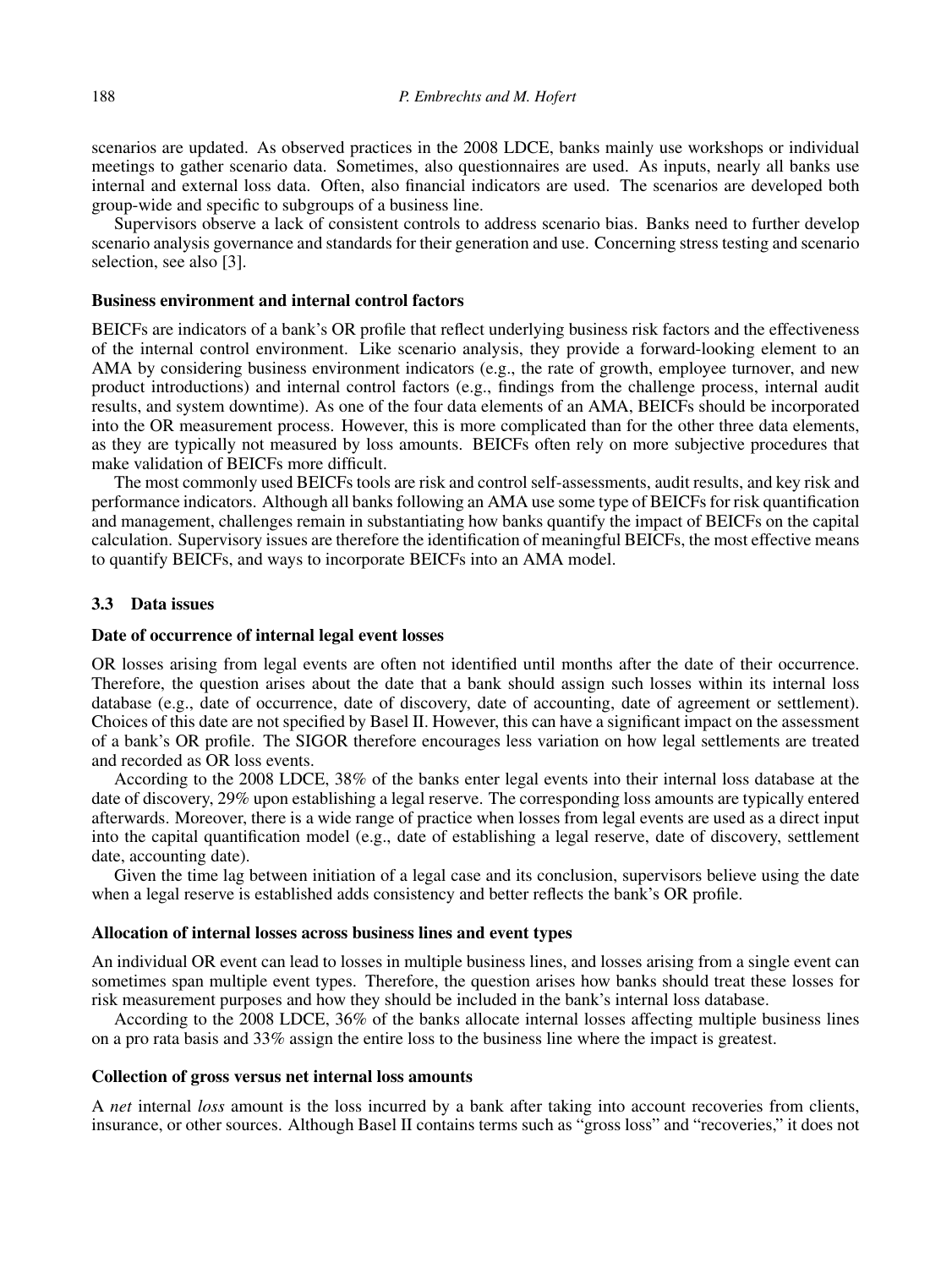specifically define them. Different practices among banks for similar events can lead to significant differences in capital calculations.

According to the 2008 LDCE, 43% of the banks use "gross loss after all recoveries (except insurance)" as the value for capital quantification and 29% use "gross loss before any recoveries."

Supervisors observe a particularly broad range of practice with regard to the use of net losses for risk quantification. Use of net losses poses challenges to the banks and supervisors in determining the percentage of insurance and other risk mitigating offsets embedded in the calculation of the OR capital charge. The SIGOR believes a more consistent practice to the use of net losses is needed.

#### Internal loss collection thresholds

Another issue concerns the loss collection threshold. According to Basel II, a bank must have an appropriate minimal gross loss threshold for internal loss data collection. The choice of such a threshold can significantly affect the calculation of expected loss and, to some extent, the distribution of unexpected loss.

The 2008 LDCE reports different thresholds for internal loss data collection: 19% of the banks use a threshold between 0 EUR and 1000 EUR, 19% one between 1000 EUR and 5000 EUR, and another 19% one between 5000 EUR and 10 000 EUR. 17% of the banks use a threshold between 10 000 EUR and 20 000 EUR. Concerning using internal loss data for modeling purposes, 50% of the participating banks limit the use of internal loss data by loss amount (43% limit the use of high-frequency/low-severity events to 20 000 EUR), 48% by date, and 62% by other criteria (e.g., boundary events, subsidiary losses).

Supervisors note that internal loss collection thresholds should be based on statistical evidence, showing that losses below the threshold have an immaterial impact on capital calculations. Threshold decisions may also take into account the costs and benefits of collecting data below a certain level and the benefits for risk management purposes. Most importantly, banks should be aware of the impact the choice of the threshold may have on capital charges.

#### Mapping of internal loss data to a matrix

Basel II requires that a bank be able to map its internal losses, upon request, to an eight-by-seven matrix, where each entry denotes the overall loss affecting a certain business line and event type.

According to the 2008 LDCE, banks were able to provide sufficient information to the SIGOR to allow mapping of their internal loss data to the matrix.

# Validation of internal loss data

Validation of internal loss data ensures the comprehensiveness and overall integrity and the integrity of the data collection process.

According to the 2008 LDCE, almost all banks either use a risk control function (95%) or internal/external audit (93%) to review internal loss data. 62% of the banks compare internal loss data with other data elements. Other practices include the review by experts (43%) or business peers (24%).

As supervisors observe, banks should have robust challenge functions for ensuring the integrity of internal loss data. Further, an effective practice is the independent review by both internal and external parties to ensure the data's quality for risk measurement and management processes.

#### 3.4 Modeling and quantification issues

The flexibility provided in an AMA reflects both the relative infancy of the OR discipline and the desire of the Committee to explore how best to obtain risk-sensitive estimates of OR exposure. The differences in modeling approaches under an AMA affect the amount of OR capital. It is possible that banks with similar risk profiles could hold different levels of capital if they rely on different modeling approaches and assumptions. Therefore, decisions made by a bank on the critical features of its model should be supported by quantitative and qualitative analysis and appropriately reflect the OR profile of the bank.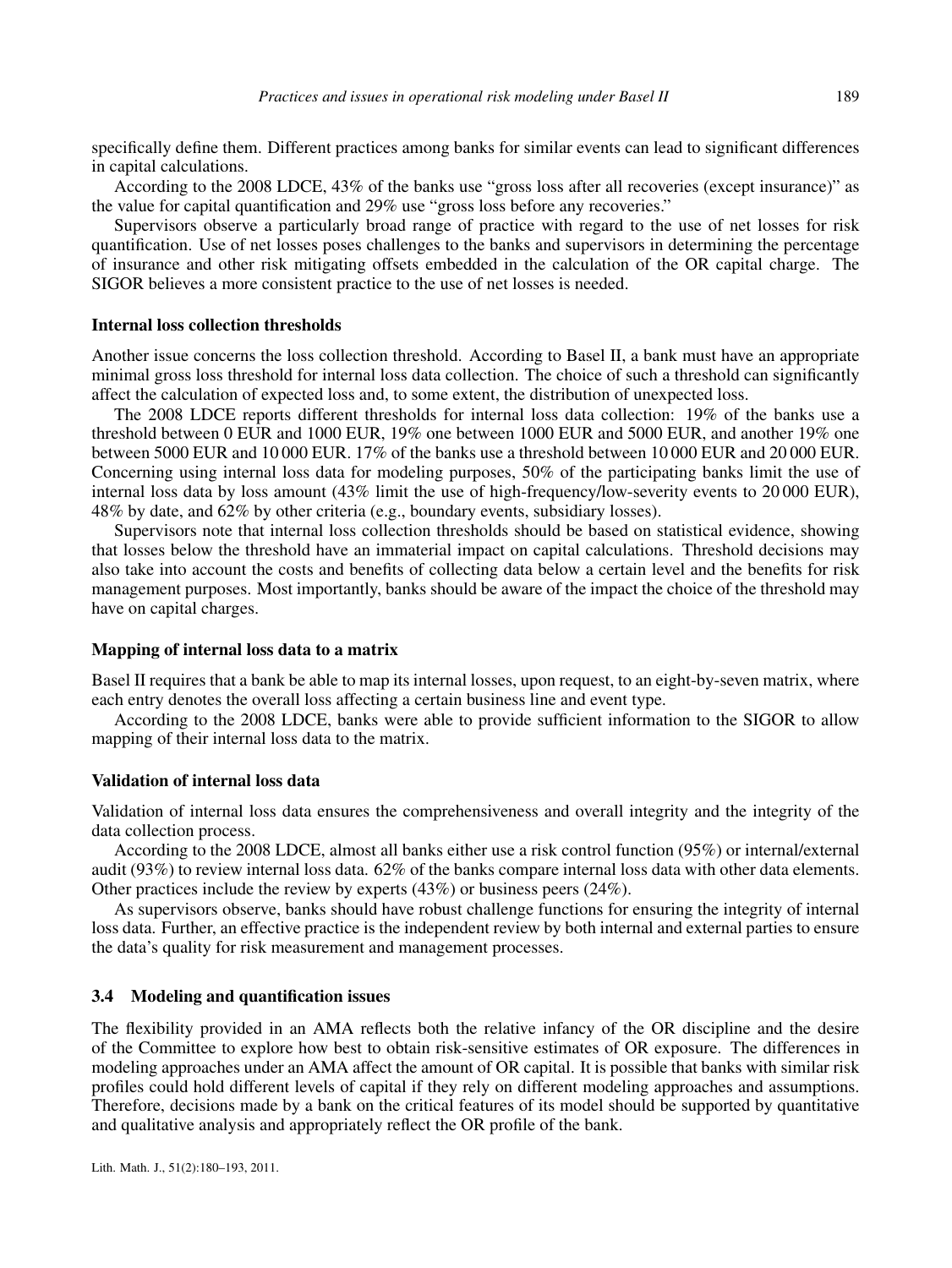As factors which impact OR capital charges, the SIGOR addresses model granularity, dependence assumptions, distributional assumptions and estimation, use, and combination of the four data elements, use of insurance as a risk mitigant, and treatment of expected loss. Given the inherent flexibility that is embedded in the AMA measurement framework and the numerous OR measurement methodologies available to banks, it is essential that banks assess and validate the soundness of the capital measurement process and its results. For this, internal validation, internal audit, sensitivity analysis (for the model assumptions), uncertainty analysis (computing confidence intervals), backtesting (how well did the models perform compared to actual loss experience), and benchmarking (comparing capital estimates with other OR indicators) may be used.

# Granularity

Granularity reflects the degree to which individual OR exposures are modeled. An *operational risk category* (ORC) is the level (e.g., organizational unit, operational event type, or risk category) at which the bank's model generates a separate distribution for estimating potential operational losses. Using a single ORC to measure bank-wide OR exposure (lowest granularity) allows loss data to be pooled and therefore may solve the data paucity issue. However, this approach may not capture the real sources of OR and therefore the bank's risk profile. A high granularity, in contrast, faces the challenge in adequately categorizing sources of OR and may pose challenges when summing up the risk exposure estimates.

According to the 2008 LDCE, 45% of the banks have 20 or fewer ORCs, 74% have 100 or fewer, and 9% have over 1000. For defining their ORCs, 21% use only business line designations, 29% use only event type designation, and 40% use a combination of both.

Basel II does not specify the degree of granularity required to model OR exposures. Instead, the risk management system should be "sufficiently granular" to capture major risk drivers. As supervisors note, the choice of granularity should be adequately supported by quantitative and qualitative analysis. ORCs should be identified such that losses in a given ORC are independent and identically distributed. The sensitivity of the estimation of total annual loss to other risk class segmentations should also be tested and further statistical or other analysis (not only based on data available) should be used to support the choice and the implied assumptions.

# Correlation and dependence

To capture dependencies of potential OR losses across or within business lines or event types, the notion of correlations, or more general, the notion of copulas, may be used. Such dependencies may result from business cycles, bank-specific factors, or cross-dependence of large events. Usually, independence is assumed for simplifying calculations when finding OR capital. Banks employing more granular modeling approaches may incorporate a dependence structure for OR losses incurred across those business lines and/or event types for which separate OR models are used. Note that when using correlations to measure dependence, it is in general not true (e.g., for extremely heavy-tailed distributions) that higher correlations imply a larger risk capital outcome.

The range of practice observed in the 2008 LDCE is broad. 29% of the banks surveyed did not model dependencies. Among those who incorporate dependencies in their models, expert judgement (40%), internal loss data (36%), and external data (17%) are the means used to estimate dependencies. Here, the copula concept is applied by 43% (predominantly the Gaussian copula), 17% use correlation matrices, and 31% use other methods to incorporate dependence. The modeling of dependence at the typical bank results in a modest (8.3%) increase in capital relative to the assumption of full independence.

According to supervisors, the issue of dependence between large loss events is particularly relevant. The term "correlation" should be interpreted broadly to mean any type of dependence. Each risk estimate for each risk category should be calculated based on data which are, to the maximum extent possible, independent among different ORCs. Banks that do not model dependencies have to calculate their OR capital requirement as the sum of the individual OR measures arising from different ORCs. Banks should take into account the scarcity of data and uncertainties surrounding dependence modeling in OR. Given the uncertainties in calculations, more robust methods for calculating meaningful dependence relationships are needed. Institutions applying an AMA should demonstrate that their models do not underestimate the probability of joint extremes.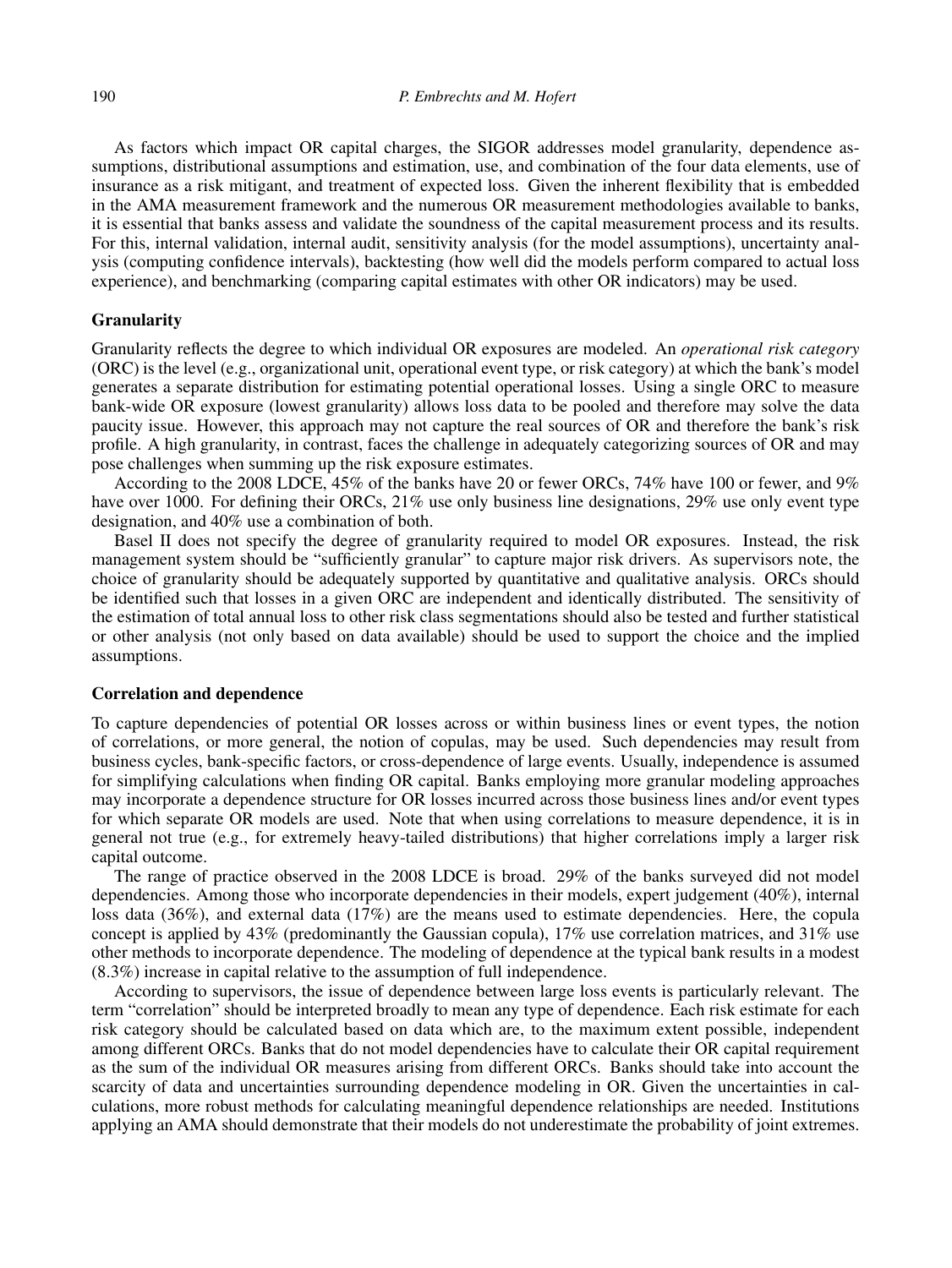The soundness of dependency assumptions should be demonstrated by qualitative and quantitative techniques. Qualitative techniques should add useful information and an economic explanation to the quantitative calculation. The Gaussian copula, in general, is not the best choice for modeling OR because it may underestimate the probability of joint extreme events due to fact that it does not allow for tail dependence (see, e.g., [11, p. 211]).

#### Distributional assumptions and estimation

The basis of all operational risk models is the distribution of operational risk losses. Assumptions made about the frequency and severity of losses are crucial. One of the considerations in a bank's choice of distribution is the size of the threshold above which data are collected and modeled. Both the choice of the distribution and the choice of the threshold will have a significant impact on the OR capital, as will the statistical method used for fitting the distribution. The severity of operational risk loss data tends to be heavy-tailed and severity distributions must be able to capture this attribute. Note that from a statistical point of view, the data scarcity of operational risk losses is still one of the major problems to be solved to adequately estimate model parameters and test model assumptions.

According to the 2008 LDCE, the vast majority of banks model frequency and severity distributions separately. For modeling the frequency distribution, the Poisson (93%) and the Negative Binomial (19%) are usually used. For modeling the severity distribution, 31% of the banks use a single distributional model (with log-normal (33%) and Weibull (17%) the most common choices), 29% use two distributions glued together (for the body, empirical (26%) and log-normal (19%); for the tail, generalized Pareto (31%) and log-normal (14%)), and 19% use two separate distributions for high-frequency/low-severity and low-frequency/highseverity losses.

Supervisors note that the process of selecting the probability distribution must be well documented and validated. When choosing a probability distribution, banks should take into consideration exploratory analysis of each ORC to find the most appropriate distribution, appropriate estimation procedures, and appropriate goodness-of-fit techniques. Banks applying different distributions to the body (high-frequency/low-severity events) and tail (low-frequency/high-severity events) should carefully consider the choice of the threshold and the method to connect body and tail. Besides a good fit, the choice of distributions should be realistic (so that capital estimates are realistic), well specified (so that characteristics of the distribution are similar to those of the loss data), flexible (the model should be flexible enough to capture a wide variety of empirical loss data), and simple (estimation, goodness-of-fit, and simulation should be easy to apply in practice).

#### Use and combination of the four data elements

Another crucial feature of an OR model is how the four data elements are combined. Different emphasis on each element may more closely reflect a specific loss history and risk profile but also complicate a comparison across banks. Banks need to demonstrate that their chosen approach for weighting the elements is credible, transparent, well-documented, and verifiable.

According to the 2008 LDCE, scenario analysis is the most significant direct contributor (55%) of the four data elements to the OR capital, followed by external data (37%), internal data (31%), and BEICFs (11%).

The primary use of internal data is to estimate the frequency and severity parameters for the entire distribution and for high-frequency/low-severity events. External data is primarily used as input to scenario analysis (86%), as an aid for risk management purposes (71%) and only to a lesser extend as a direct model input (29%). It is mainly used (45%) to estimate the severity of low-frequency/high-severity events. Most AMA banks (88%) make a selection of the external data to be used in the quantification model, mainly based on geographical (57%) criteria or on loss thresholds (26%). 21% of the banks scale external data. Usually, a scalar based on revenues or assets is applied. As external data, scenario data is primarily used for estimating the severity distribution and low-frequency/high-severity events. 29% of the banks use separate calculations for scenarios and internal (external) data for incorporating scenario data into an AMA. Also 29% of the banks use scenario data to supplement internal loss data. BEICFs are very widely used as an indirect input into the quantification framework (69%), and as an ex-post adjustment to AMA capital (24%).

Given the many possible combination techniques for the four data elements and the impact they may have on the OR capital charge, supervisors note that banks must understand the impact that every element has on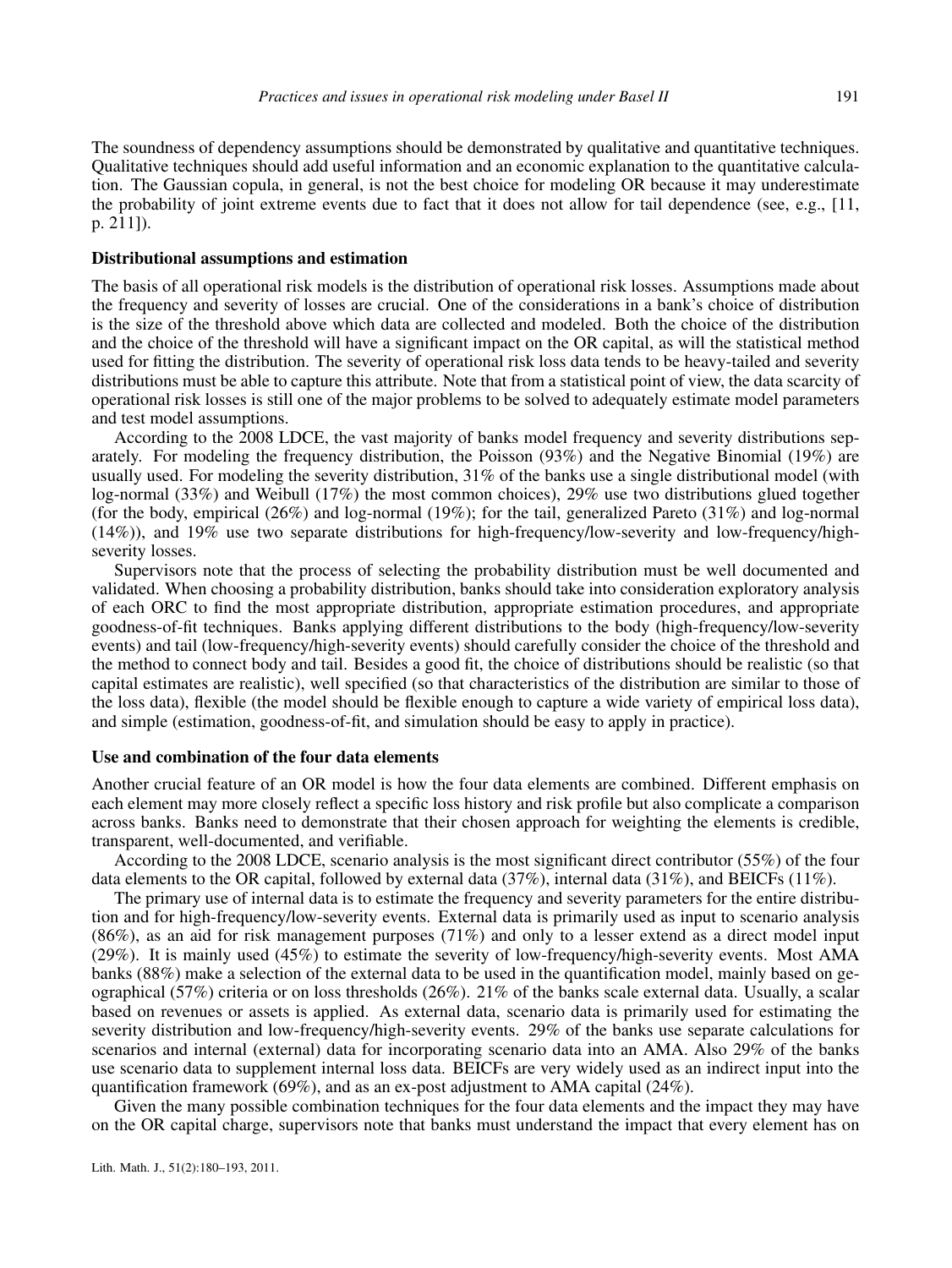capital. This can be done by producing separate calculations with each data element or evaluating the effect of gradually introducing different elements. Banks should demonstrate that the choice of the method of how scenarios are generated is appropriate to capture severe tail losses. Although supervisors believe that external loss data is an important component for estimating operational risk capital, none of the external data sources are sufficiently comprehensive or relevant to be used as the sole source of information for modeling operational risk. Also, external data must be assessed for its relevance and may need to be adjusted or scaled. Further, consortia data do not include the large tail events experienced by nonmember banks and scaling techniques still remain rudimentary. Although Basel II envisioned that banks would be able to scale external loss data, it is proving to be more difficult to implement in real-world situations. Given that scenarios and external data are used to supplement low-frequency/high-severity events information, it is expected that the inclusion of these sources of data will provide for a higher capital charge than calculated based on internal loss data only. Further, given that the use of BEICFs is the least developed area of quantification, supervisors will continue their work to determine an acceptable range of practice for incorporating BEICFs into AMA models.

#### Insurance as a risk mitigant

Banks may be able to incorporate insurance coverage as risk mitigation in their operational risk capital estimate.

According to the 2008 LDCE, only a small number of losses experienced by AMA banks had an associated insurance recovery, and very few AMA banks have estimated the impact of including insurance in their capital calculation.

Supervisors note that banks incorporating insurance in their capital calculation must provide the information supervisors need to assess the reasonableness of the results and establish appropriate criteria for ensuring that risk mitigants are mapped properly to OR exposures.

# 4 CONCLUSION

Based on Basel II legal documents, this article provides an introduction to operational risk and summarizes techniques, observed range of practice, and supervisory issues in operational risk modeling. Especially the latter reveal that there are still difficulties in adequately capturing this sort of risk. One of the largest problems in operational risk modeling is data scarcity. Frequently, sophisticated models for operational risk losses which seem to be realistic are invented and can be found in the literature. However, the role of statistics is to find out, given actual data, how well these models can be fitted and their implicit assumptions tested. Without an adequate amount of data, this is not possible and therefore still poses challenges to both academia and industry.

Acknowledgments. The authors would like to thank an anonymous referee for carefully reading the paper and giving useful suggestions.

#### **REFERENCES**

- 1. BIS, Basel II: International Convergence of Capital Measurement and Capital Standards: A Revised Framework— Comprehensive Version, 2006, available from: http://bis.org/publ/bcbs128.pdf. (17 May 2010)
- 2. BIS, Observed range of practice in key elements of Advanced Measurement Approaches (AMA), 2009, available from: http://www.bis.org/publ/bcbs160b.pdf. (17 May 2010)
- 3. BIS, Principles for sound stress testing practices and supervision, 2009, available from: http://www.bis.org/ publ/bcbs147.pdf. (25 July 2010)
- 4. BIS, Results from the 2008 Loss Data Collection Exercise for Operational Risk, 2009, available from: http: //www.bis.org/publ/bcbs160a.pdf. (17 May 2010)